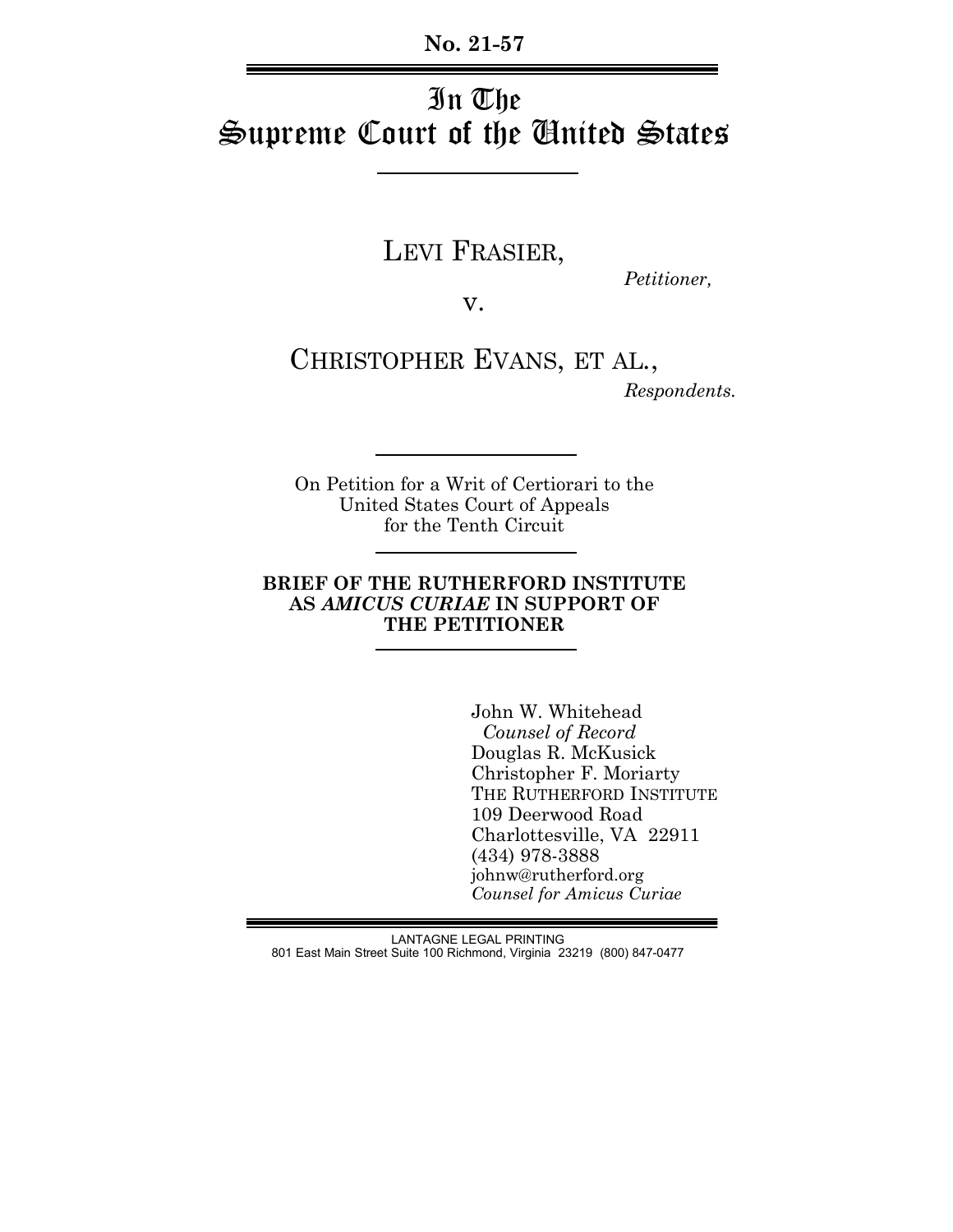## **QUESTIONS PRESENTED**

1. Whether training or law enforcement policies can be relevant to whether a police officer is entitled to qualified immunity.

2. Whether it has been "clearly established" since at least 2014 that the First Amendment protects the right of individuals to record police officers carrying out their duties in public.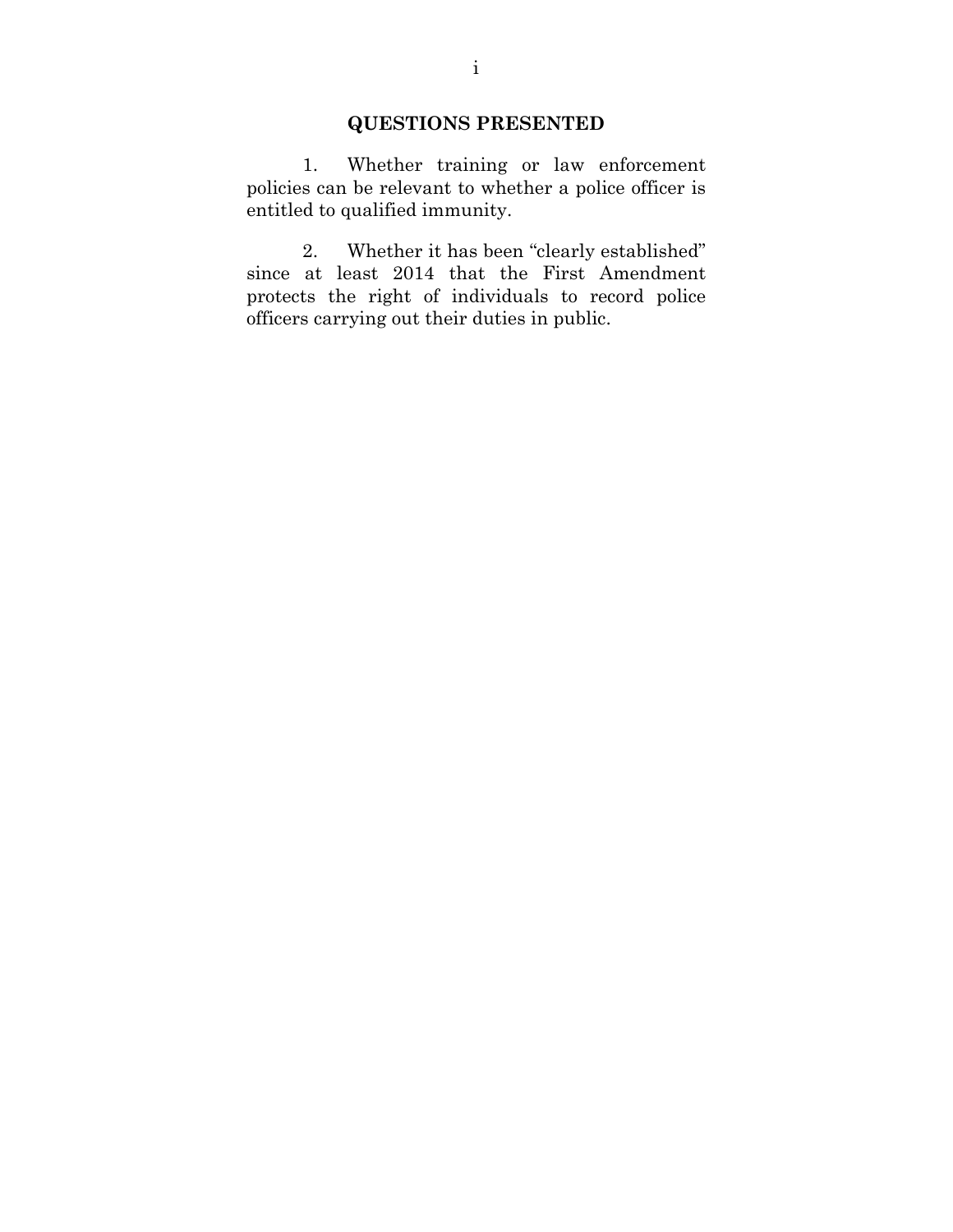## **TABLE OF CONTENTS**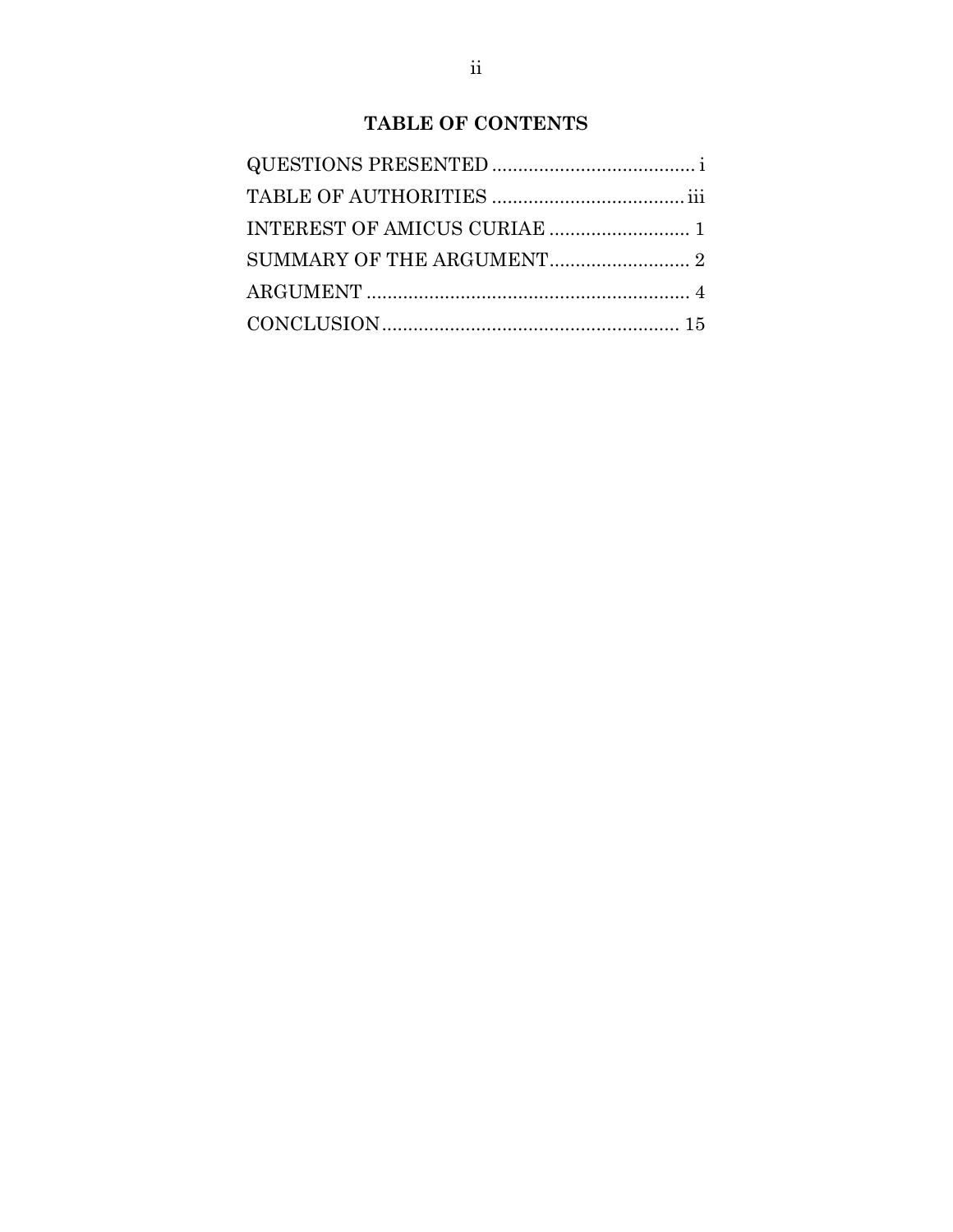## **TABLE OF AUTHORITIES**

## **Cases**

| Adkins v. Limtiaco,                                                         |
|-----------------------------------------------------------------------------|
| American Civil Liberties Union of Illinois v.<br>Alvarez,                   |
| Branzburg v. Hayes,                                                         |
| Citizens United v. Federal Election Commission,                             |
| City of Houston v. Hill,                                                    |
| Elrod v. Burns,                                                             |
| Federal Communications Commission v. CBS<br>Corp.,                          |
| Fields v. City of Philadelphia,<br>862 F.3d 353 (3d Cir. 2017)  2, 5, 8, 15 |
| Frasier v. Evans,                                                           |
| Garcia v. Montgomery County,<br>145 F. Supp. 3d 492 (D. Md. 2015) 14        |
| Glik v. Cunniffe,                                                           |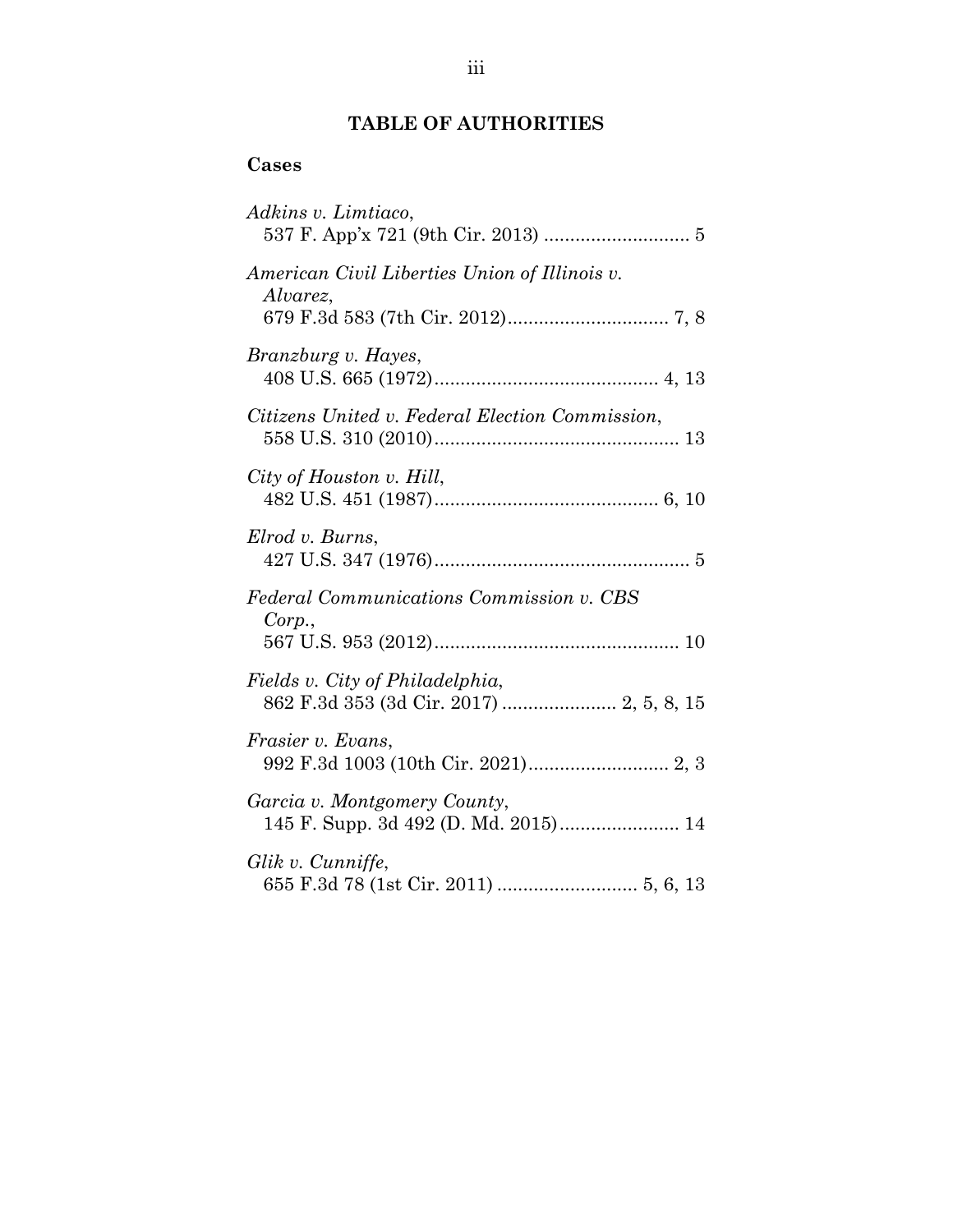| McCullen v. Coakley,                                                                                                     |
|--------------------------------------------------------------------------------------------------------------------------|
| Mills v. Alabama,                                                                                                        |
| Obsidian Finance Group, LLC v. Cox,                                                                                      |
| Smith v. City of Cumming,                                                                                                |
| Snyder v. Phelps,                                                                                                        |
| <b>Other Authorities</b>                                                                                                 |
| Charles E. Jones, The Political Repression of the<br>Black Panther Party 1966–1971: The Case of<br>the Oakland Bay Area, |
| J. David Goodman & Al Baker, New York Officer<br>Facing No Charges in Chokehold Case,                                    |
| Jocelyn Simonson, Beyond Body Cameras:<br>Defending a Robust Right to Record the Police,                                 |
| Josh Sanburn, The Witness,<br>Time, http://time.com/ramsey-orta-eric-                                                    |
| L. Song Richardson, <i>Police Efficiency and the</i><br>Fourth Amendment,                                                |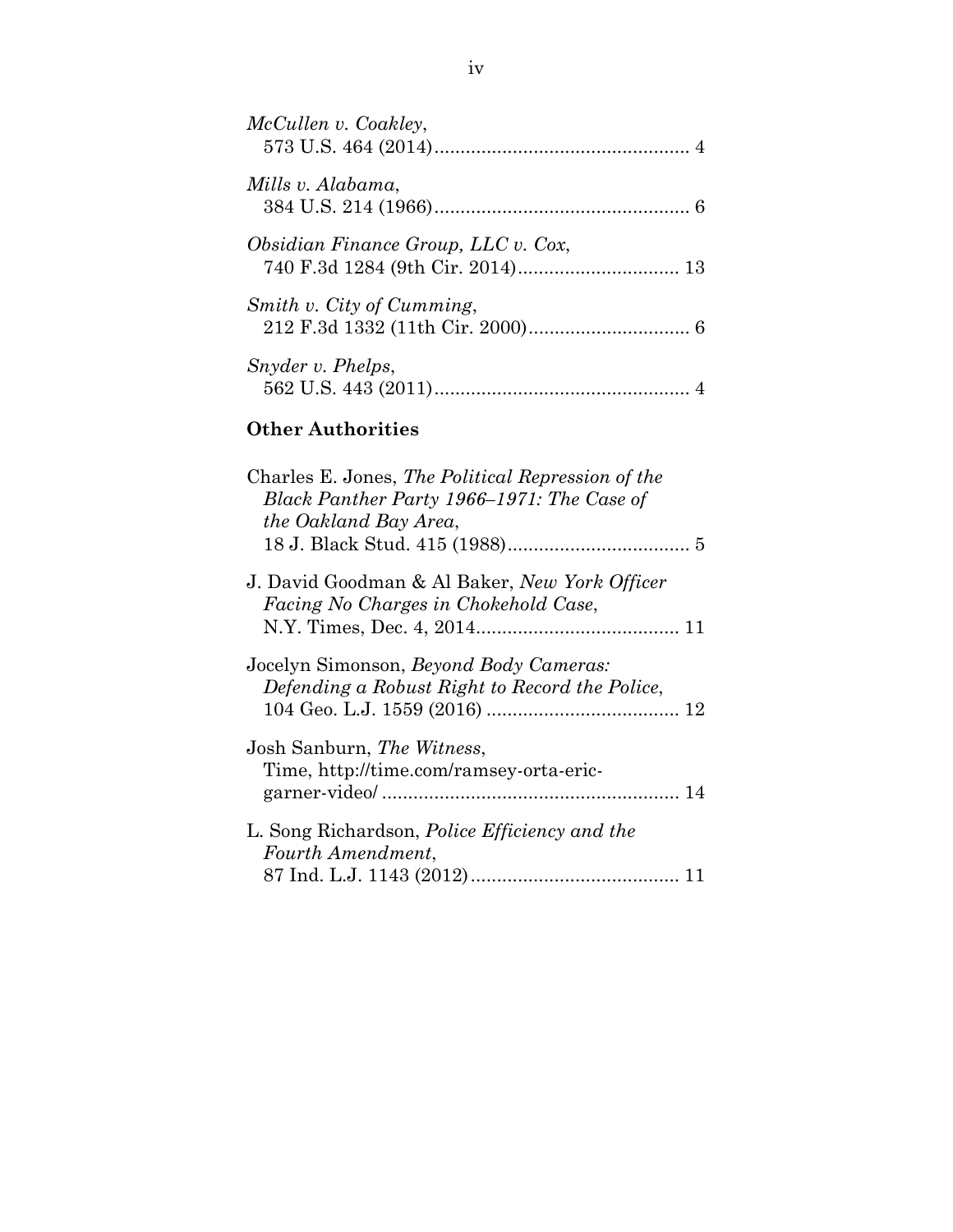| Larry Buchanan et al., <i>Black Lives Matter May</i><br>Be the Largest Movement in U.S. History,      |
|-------------------------------------------------------------------------------------------------------|
|                                                                                                       |
| Seth F. Kreimer, <i>Pervasive Image Capture and</i><br><i>the First Amendment: Memory, Discourse,</i> |
| and the Right to Record,<br>159 U. Penn. L. Rev. 335 (2011) 4, 9, 10, 15                              |
| Tony Norman, <i>Video for Once Allows Police No</i><br><i>Excuses,</i>                                |
| Pittsburgh Post-Gazette, Apr. 10, 2015 12                                                             |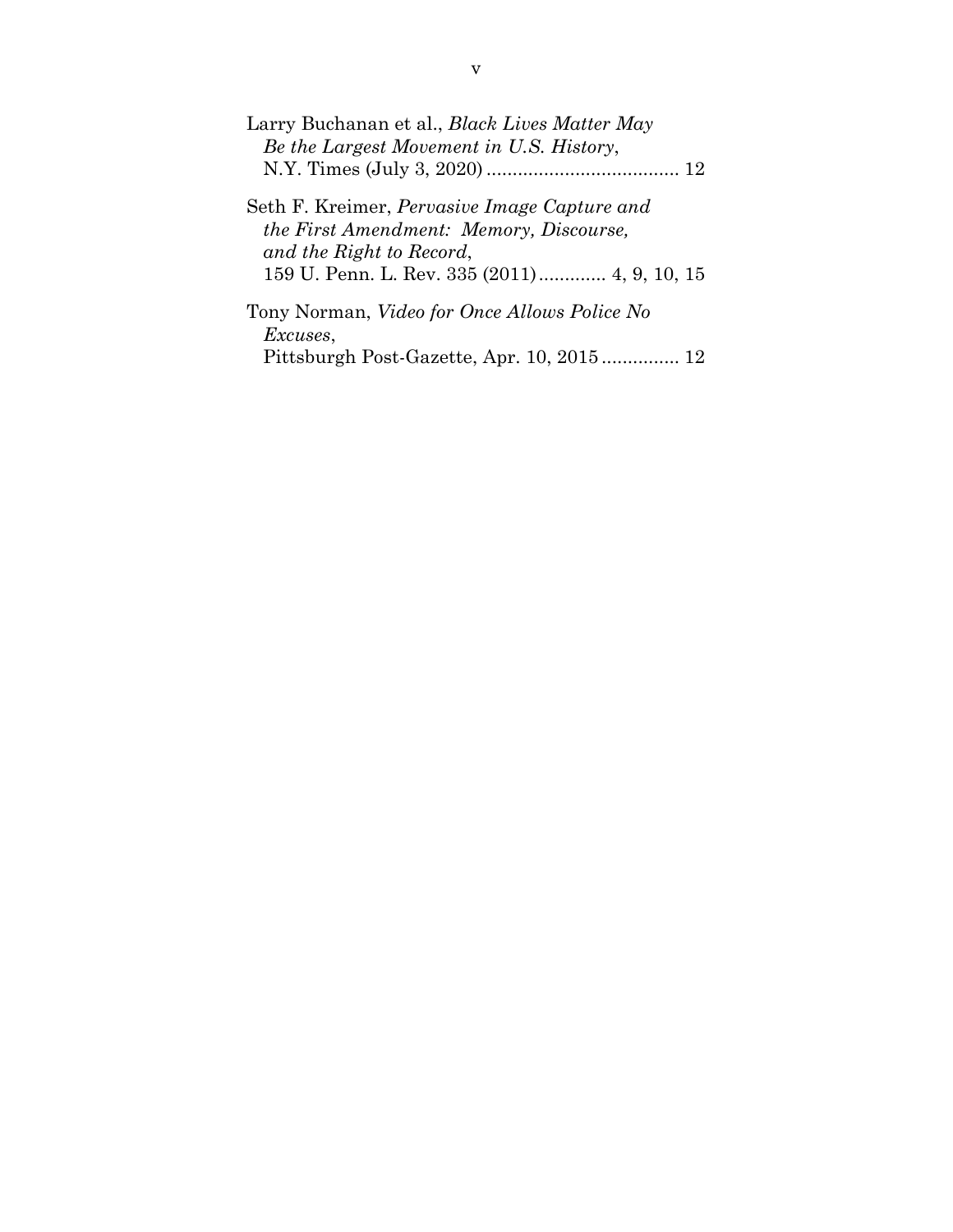#### **INTEREST OF AMICUS CURIAE1**

The Rutherford Institute is an international nonprofit civil liberties organization headquartered in Charlottesville, Virginia. Founded in 1982 by its President, John W. Whitehead, the Institute specializes in providing legal representation without charge to individuals whose civil liberties are threatened or infringed and in educating the public about constitutional and human rights issues.

One of the purposes of the Institute is to advance the preservation of the most basic freedoms our nation affords its citizens – in this case, the First Amendment right of individuals to photograph and videotape law enforcement personnel in public places without fear of reprisal. Accordingly, attorneys affiliated with the Institute have filed *amicus curiae* briefs in this Court and federal courts of appeal on numerous occasions over the Institute's history, including on the issues raised in the Petition.

For example, attorneys for the Institute filed an *amicus* brief in *Fields v. City of Philadelphia*, 862 F.3d 353 (3d Cir. 2017), in which the Third Circuit held that bystanders have a right to record police

l

<sup>1</sup> The parties have consented to the filing of this *amicus* brief. No counsel for a party authored this brief in whole or in part, and no party or counsel for a party made a monetary contribution intended to fund the preparation or submission of this brief. No person or entity other than *Amicus Curiae*, its members, or its counsel made a monetary contribution to this brief's preparation or submission.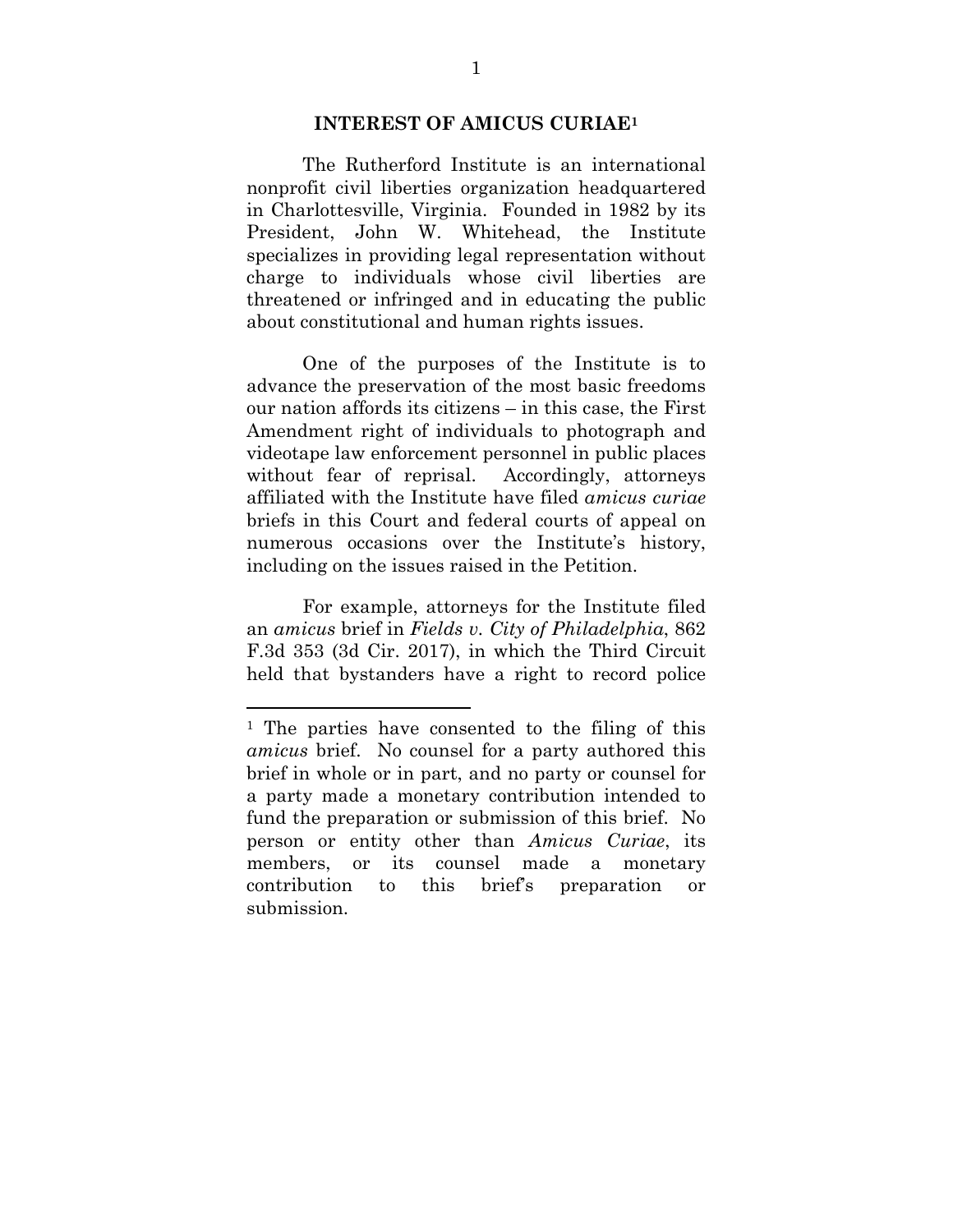officers. The court noted the "excellent briefing on appeal, including counsel for the parties and eight *amici*." *Id.* at 358. Likewise, *Amicus Curiae* filed an *amicus* brief in the Circuit Court below. *See Frasier v. Evans*, 992 F.3d 1003, 1020 n.4 (10th Cir. 2021) ("We . . . thank *amici* for their helpful briefing on the issue of whether the right exists.").

#### **SUMMARY OF THE ARGUMENT**

This Petition comes before the Court on a matter that raises significant constitutional and public concern – whether individuals may photograph or videotape law enforcement personnel in public places regardless of whether the recording is "expressive" in nature.

As an initial matter, *Amicus Curiae* agrees with Petitioner that such a right was wellestablished at the time of the conduct at issue in this case. *See Fields*, 862 F.3d at 362 ("I conclude that the First Amendment right at issue is and was clearly established [in 2012 and 2013].") (Nygaard, J., concurring in part and dissenting in part). *Amicus Curiae* writes separately to request that this Court take this opportunity to rule definitively, in conformity with other federal courts of appeal to have considered the issue, that photographing or videotaping law enforcement personnel in public places is protected by the First Amendment. *See id.* at 357 ("Defendants ask us to avoid ruling on the First Amendment issue. Instead, they want us to hold that, regardless of the right's existence, the officers are entitled to qualified immunity and the City cannot be vicariously liable for the officers' acts. We reject this invitation to take the easy way out.").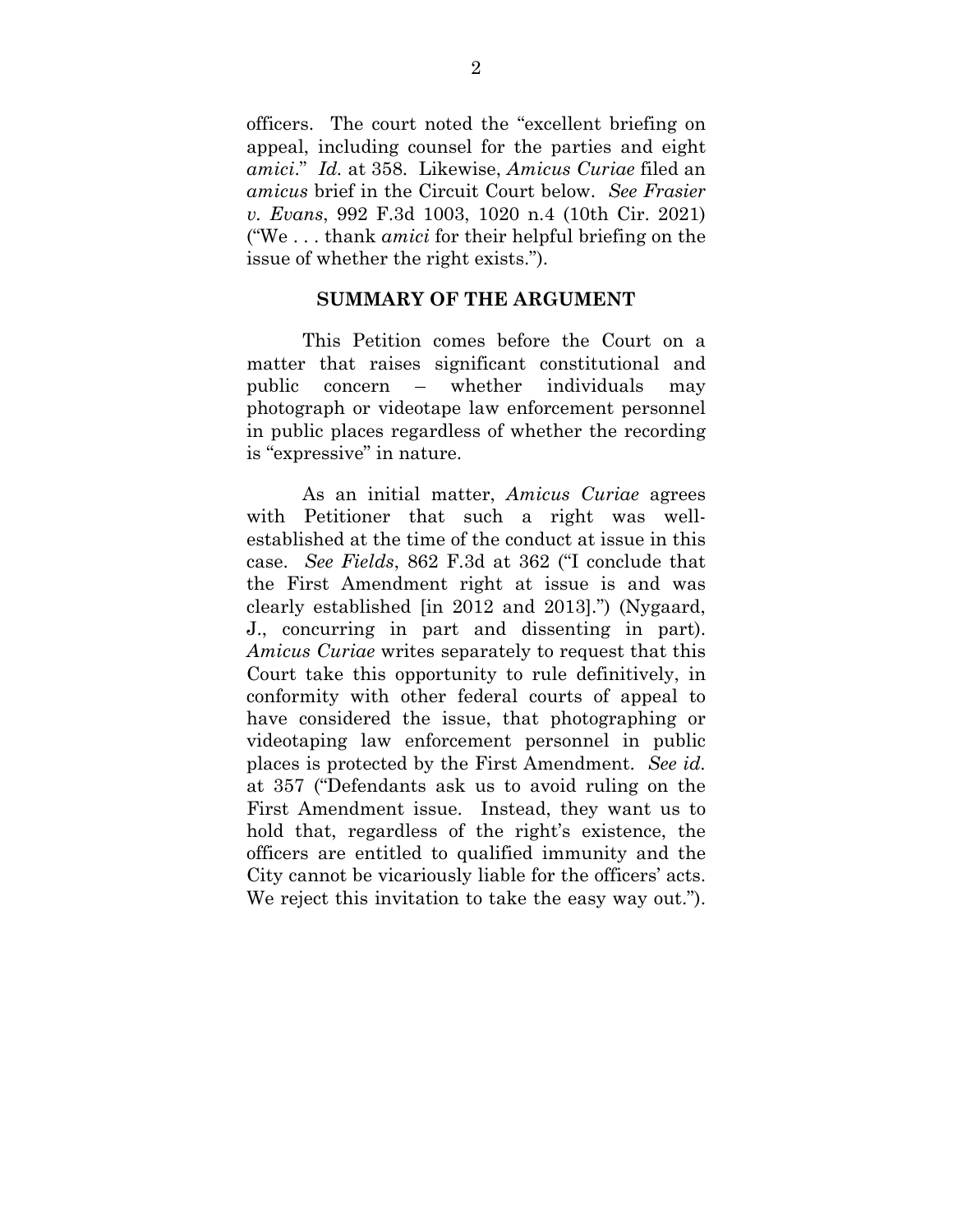Indeed, the court below did "not consider, nor opine on, whether Mr. Frasier actually had a First Amendment right to record the police performing their official duties in public spaces," *Frasier*, 992 F.3d at 1020 n.4, which further militates in favor of the Court using this case as a vehicle to make clear – once and for all – that such a right exists.2

Not only is the right to photograph and videotape law enforcement activities and personnel in public places an established First Amendment right (regardless of whether the activity may be deemed "expressive"), but the right is essential to protect the citizen-press, which plays an everincreasingly important role in the dissemination of information. Because the photographing and videotaping of law enforcement personnel might be unpopular with the subjects, citizens in Circuits that have not addressed the issue still run the risk of retaliation, including arrest and incarceration, for engaging in these activities. Absent a formal holding from this Court that there is a robust First Amendment right to photograph or videotape law enforcement personnel and activities in public places, citizens run the risk of self-censoring and law enforcement personnel run the risk of misunderstanding citizens' constitutional rights.

l

<sup>2</sup> While the Tenth Circuit did not rule on the issue directly, it noted that it was "influenced by the fact that neither party disputed that such a right exists (nor did the district court question its existence)." *Frasier*, 992 F.3d at 1020 n.4. This, of course, leaves open the issue in that Circuit.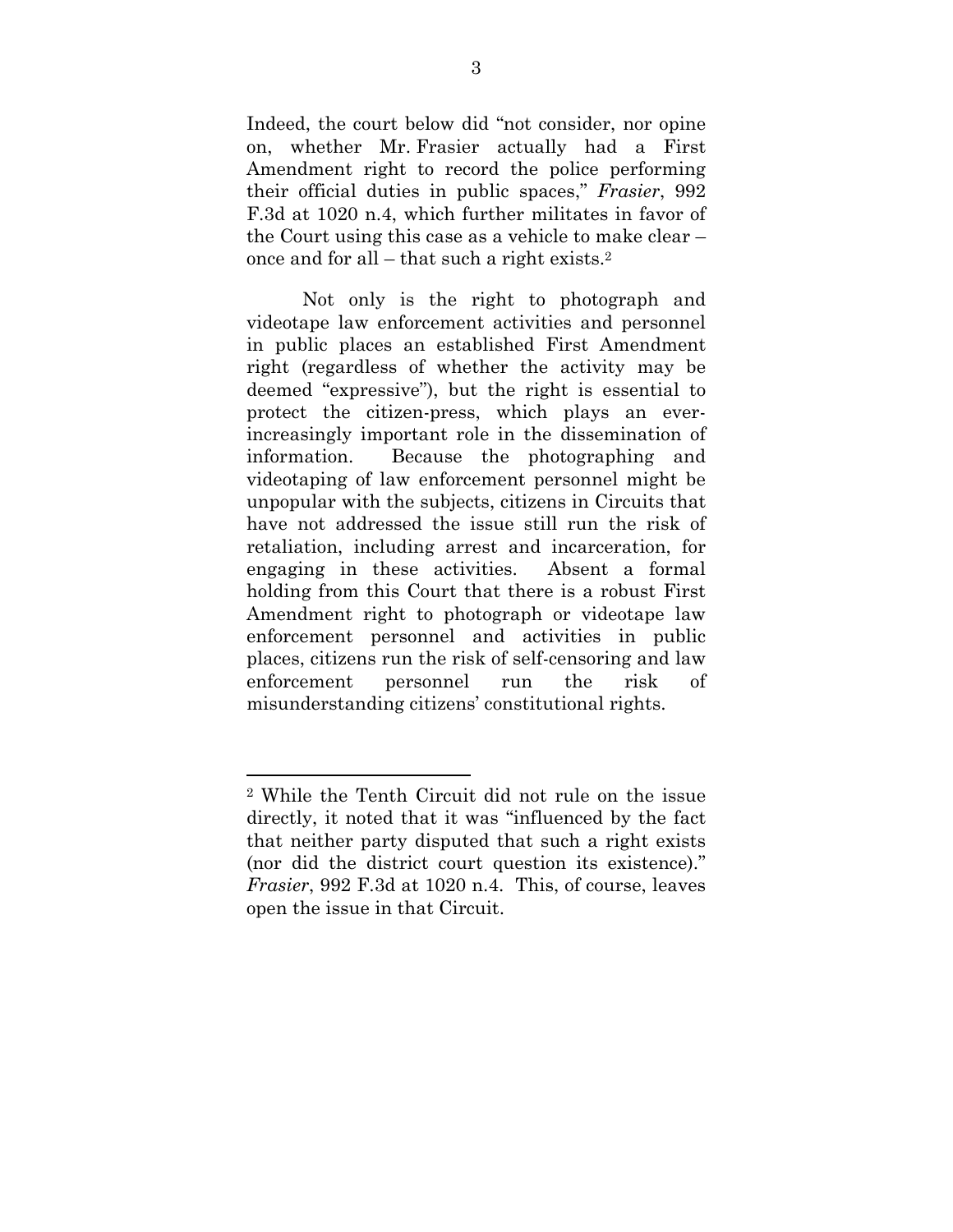#### **ARGUMENT**

**1. Regardless of Whether It Is "Expressive," the Right to Photograph and Videotape Law Enforcement Personnel and Activities in Public Fora Is an Established First Amendment Right That Should Be Formally Acknowledged by This Court** 

In *Branzburg v. Hayes*, 408 U.S. 665 (1972), this Court noted that "without some protection for seeking out the news, freedom of the press could be eviscerated." *Id.* at 681. This is the underlying constitutional issue in this case.

As Professor Kreimer notes, "[i]mage capture can document activities that are proper subjects of public deliberation but which the protagonists would prefer to keep hidden and deniable." Seth F. Kreimer, *Pervasive Image Capture and the First Amendment: Memory, Discourse, and the Right to Record*, 159 U. Penn. L. Rev. 335, 345 (2011). It would be particularly concerning if it were to be otherwise because police regularly operate on public streets and sidewalks, which "are areas that have historically been open to the public for speech activities." *McCullen v. Coakley*, 573 U.S. 464, 476 (2014). Moreover, the conduct of police, as government officials, is a matter of public concern, and speech regarding matters of public concern is, as this Court has repeatedly reiterated, including in *Snyder v. Phelps*, 562 U.S. 443, 451-52 (2011), at the heart of the First Amendment. Such a "loss of First Amendment freedoms, for even minimal periods of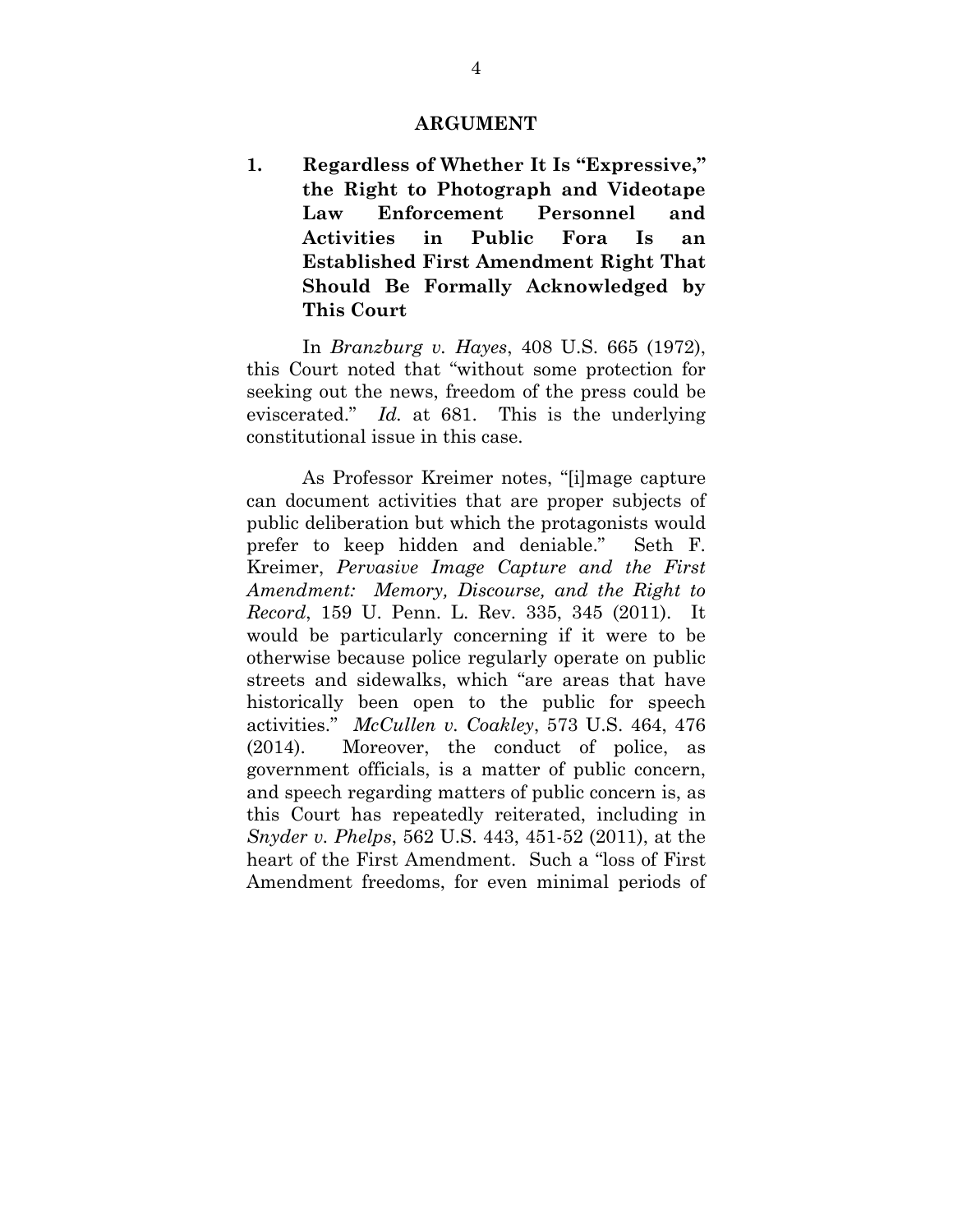time, unquestionably constitutes irreparable injury." *Elrod v. Burns*, 427 U.S. 347, 373 (1976).

The recording of citizen interactions with law enforcement is hardly a new phenomenon. *See* Charles E. Jones, *The Political Repression of the Black Panther Party 1966–1971: The Case of the Oakland Bay Area*, 18 J. Black Stud. 415, 417 (1988) (reporting on the "Panther Police Patrol," which deployed tape recorders and cameras to document police stops). *See also Fields*, 862 F.3d at 355 ("In 1991 George Holliday recorded video of the Los Angeles Police Department officers beating Rodney King and submitted it to the local news. Filming police on the job was rare then but common now. With advances in technology and the widespread ownership of smartphones, 'civilian recording of police officers is ubiquitous.'" (citation omitted)). Accordingly, it is no surprise that several federal courts of appeals have found a constitutional right to videotape and photograph law enforcement personnel when they conduct operations in public. For example, the Ninth Circuit has held that an individual's "First Amendment rights were clearly established at the time of his arrest" when photographing police actions. *Adkins v. Limtiaco*, 537 F. App'x 721, 722 (9th Cir. 2013). The First Circuit framed the question directly by asking "is there a constitutionally protected right to videotape police carrying out their duties in public?" *Glik v. Cunniffe*, 655 F.3d 78, 82 (1st Cir. 2011). In answering that question, the court held that

> [b]asic First Amendment principles, along with case law from this and other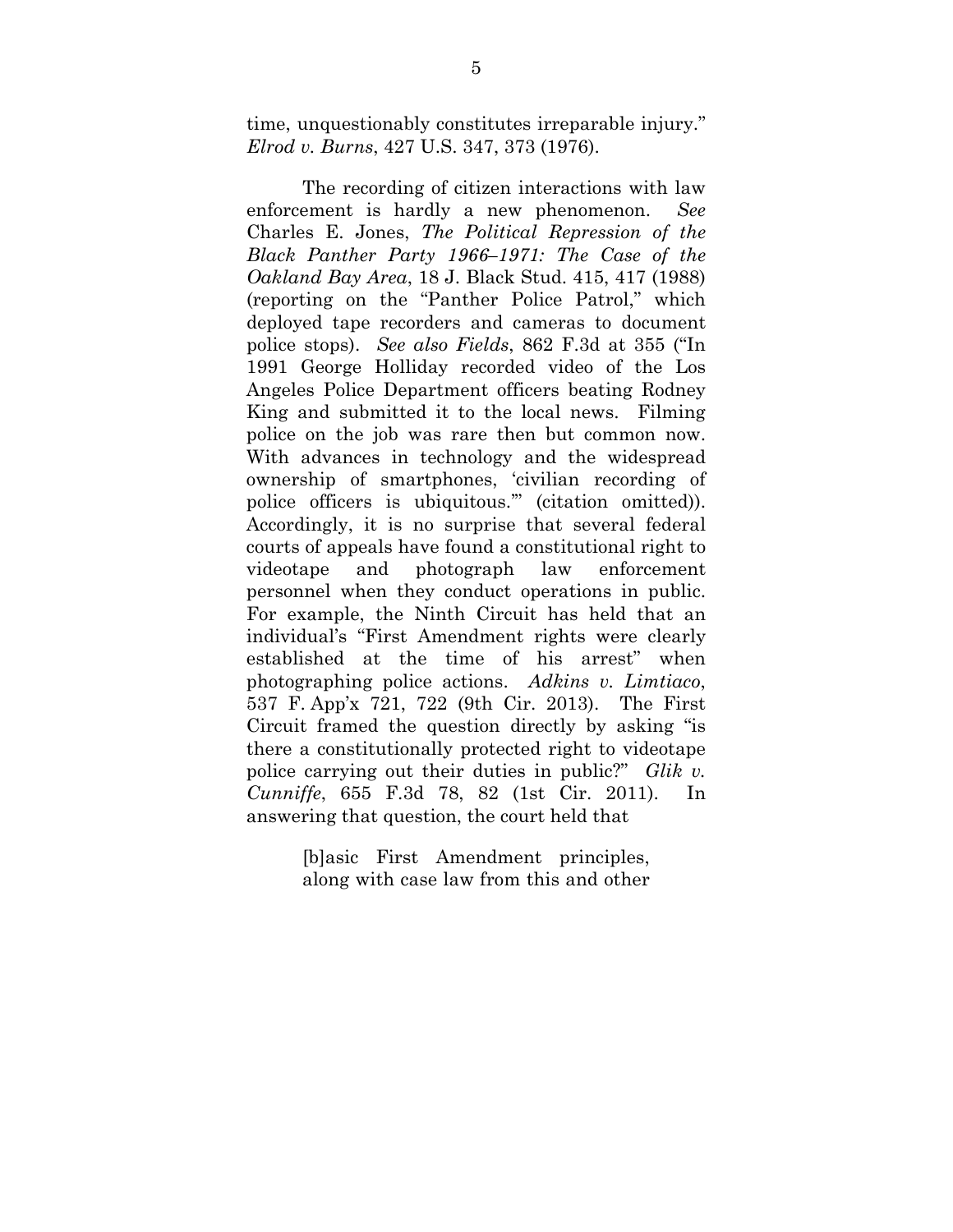circuits, answer that question unambiguously in the affirmative.

. . . .

 . . . Gathering information about government officials in a form that can readily be disseminated to others serves a cardinal First Amendment interest in protecting and promoting "the free discussion of governmental affairs."

*Id.* (quoting *Mills v. Alabama*, 384 U.S. 214, 216 (1966)). In so ruling, the First Circuit applied the following logic: if police officers must accept "a significant amount of verbal criticism and challenge directed at" them, then they must be expected to exercise similar restraint "when they are merely the subject of videotaping that memorializes, without impairing, their work in public spaces." *Id.* at 84 (quoting in part *City of Houston v. Hill*, 482 U.S. 451, 461 (1987)). Likewise, the Eleventh Circuit has held that citizens have a First Amendment right to photograph or videotape the police because "the First Amendment protects the right to gather information about what public officials do on public property." *Smith v. City of Cumming*, 212 F.3d 1332, 1333 (11th Cir. 2000).

Perhaps more tellingly, in upholding the right to record law enforcement personnel, the Seventh Circuit described as "an extreme position" and "an extraordinary argument" the contention of the State's Attorney "that openly recording what police officers say while performing their duties in traditional public fora — streets, sidewalks, plazas,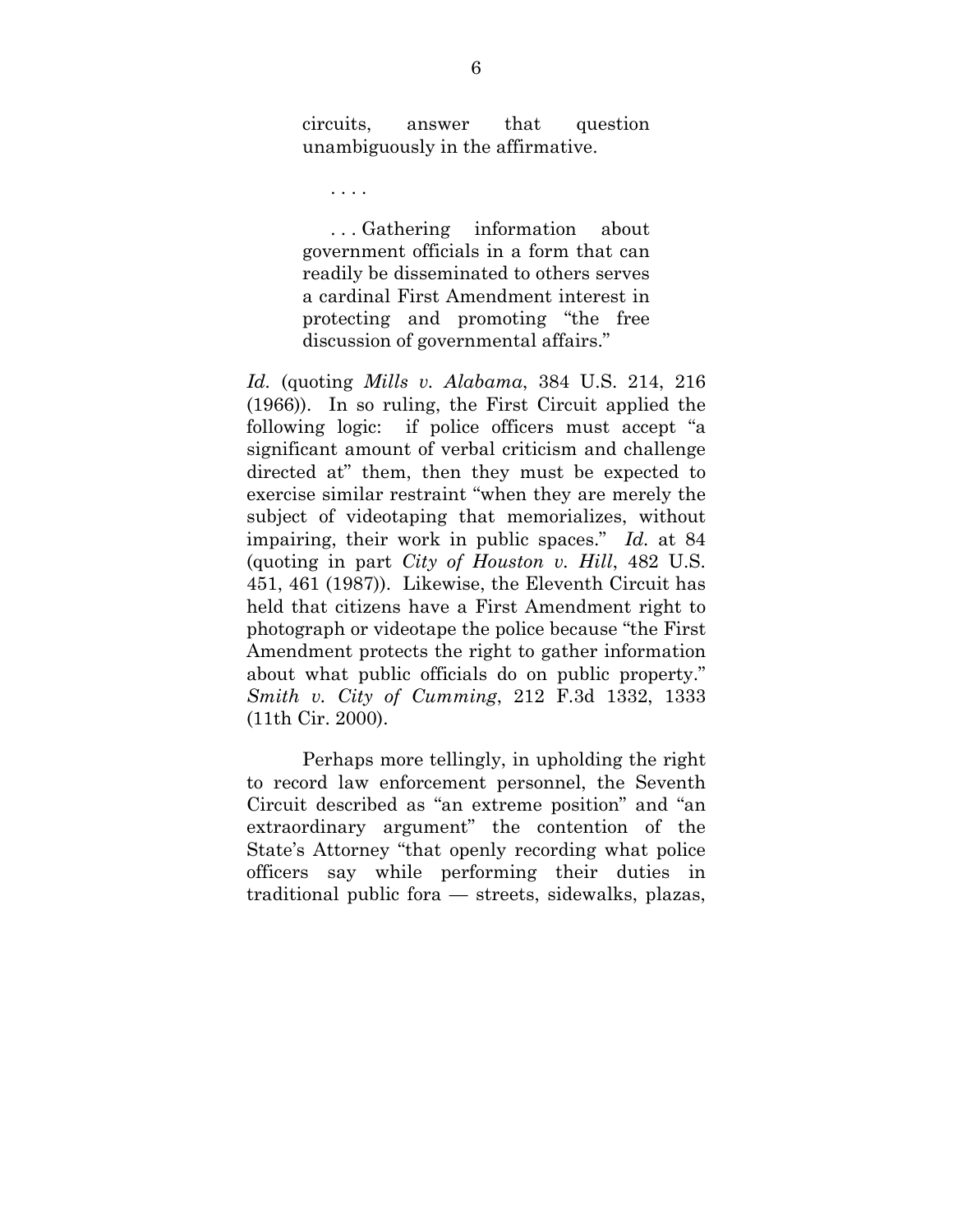and parks — is *wholly unprotected* by the First Amendment." *Am. Civil Liberties Union of Ill. v. Alvarez*, 679 F.3d 583, 594 (7th Cir. 2012). The Seventh Circuit went on to hold that

> [a]udio and audiovisual recording are media of expression commonly used for the preservation and dissemination of information and ideas and thus are "included within the free speech and free press guaranty of the First and Fourteenth Amendments." Laws that restrict the use of expressive media have obvious effects on speech and press rights; the Supreme Court has "voiced particular concern with laws that foreclose an entire medium of expression."

> The act of *making* an audio or audiovisual recording is necessarily included within the First Amendment's guarantee of speech and press rights as a corollary of the right to disseminate the resulting recording. The right to publish or broadcast an audio or audiovisual recording would be insecure, or largely ineffective, if the antecedent act of *making* the recording is wholly unprotected, as the State's Attorney insists. By way of a simple analogy, banning photography or notetaking at a public event would raise serious First Amendment concerns; a law of that sort would obviously affect the right to publish the resulting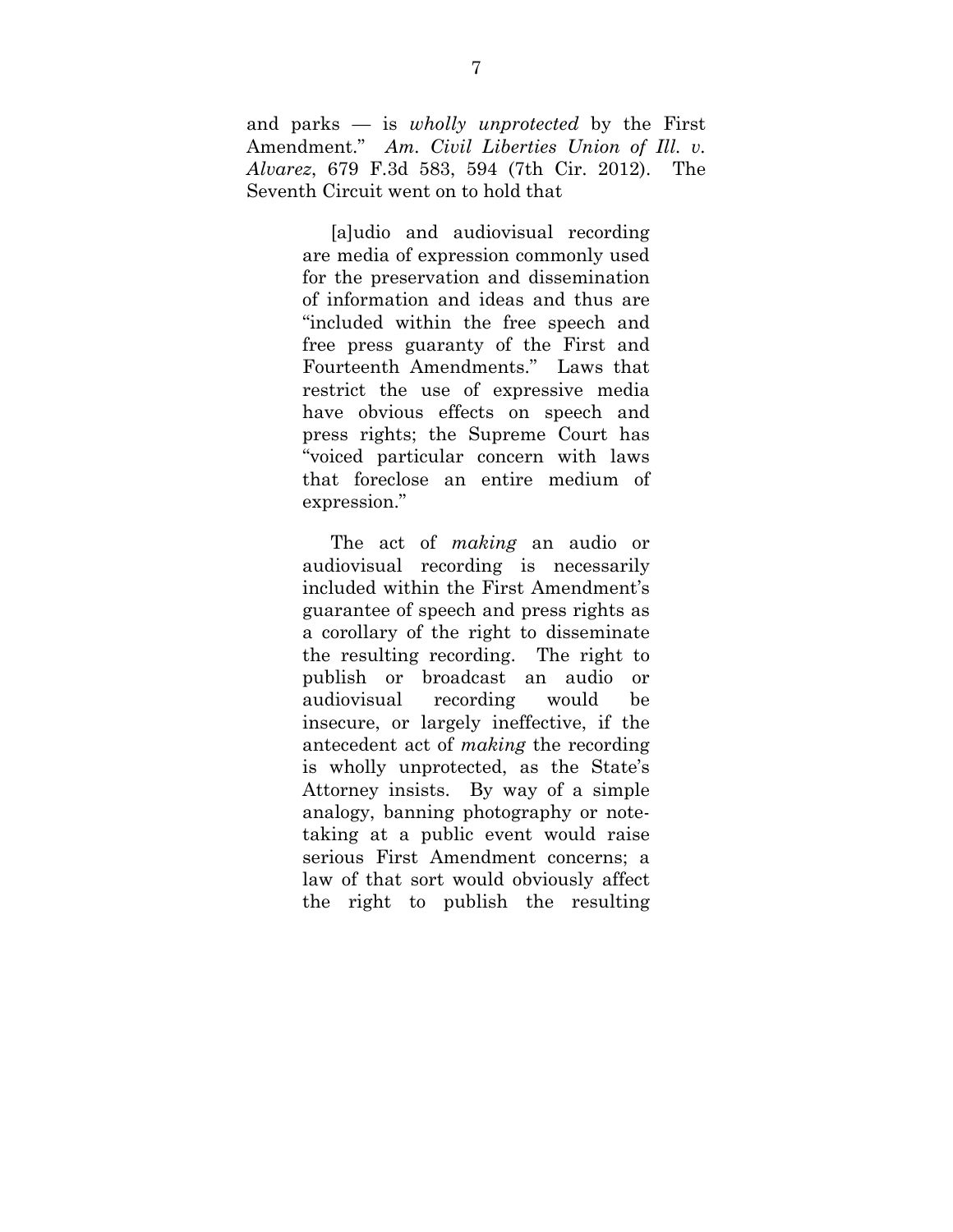photograph or disseminate a report derived from the notes. The same is true of a ban on audio and audiovisual recording.

*Id.* at 595-96 (internal citations omitted).

More recently, the Third Circuit upheld the right of individuals to photograph or videotape law enforcement personnel in public place. *See Fields*, 862 F.3d at 360 ("In sum, under the First Amendment's right of access to information the public has the commensurate right to record photograph, film, or audio record—police officers conducting official police activity in public areas."). Such a line of cases shows that the First Amendment right to photograph and videotape law enforcement personnel in public fora is now well-established in some – but not all – Circuits. *See id.* at 355 ("Every Circuit Court of Appeals to address this issue (First, Fifth, Seventh, Ninth, and Eleventh) has held that there is a First Amendment right to record police activity in public. Today we join this growing consensus." (citations omitted)).

By granting the Petition and holding that there is a blanket right to record or videotape law enforcement personnel and activities without regard as to whether such conduct is "expressive," this Court would clarify the issue for good and alleviate the need for case-by-case determination for those individuals arrested for undertaking such activities and clarify the issue for other courts that will almost certainly face this issue in the future. This is no hypothetical. Until recently, if not continuing, police officers have "invoke[d] the wiretap statute against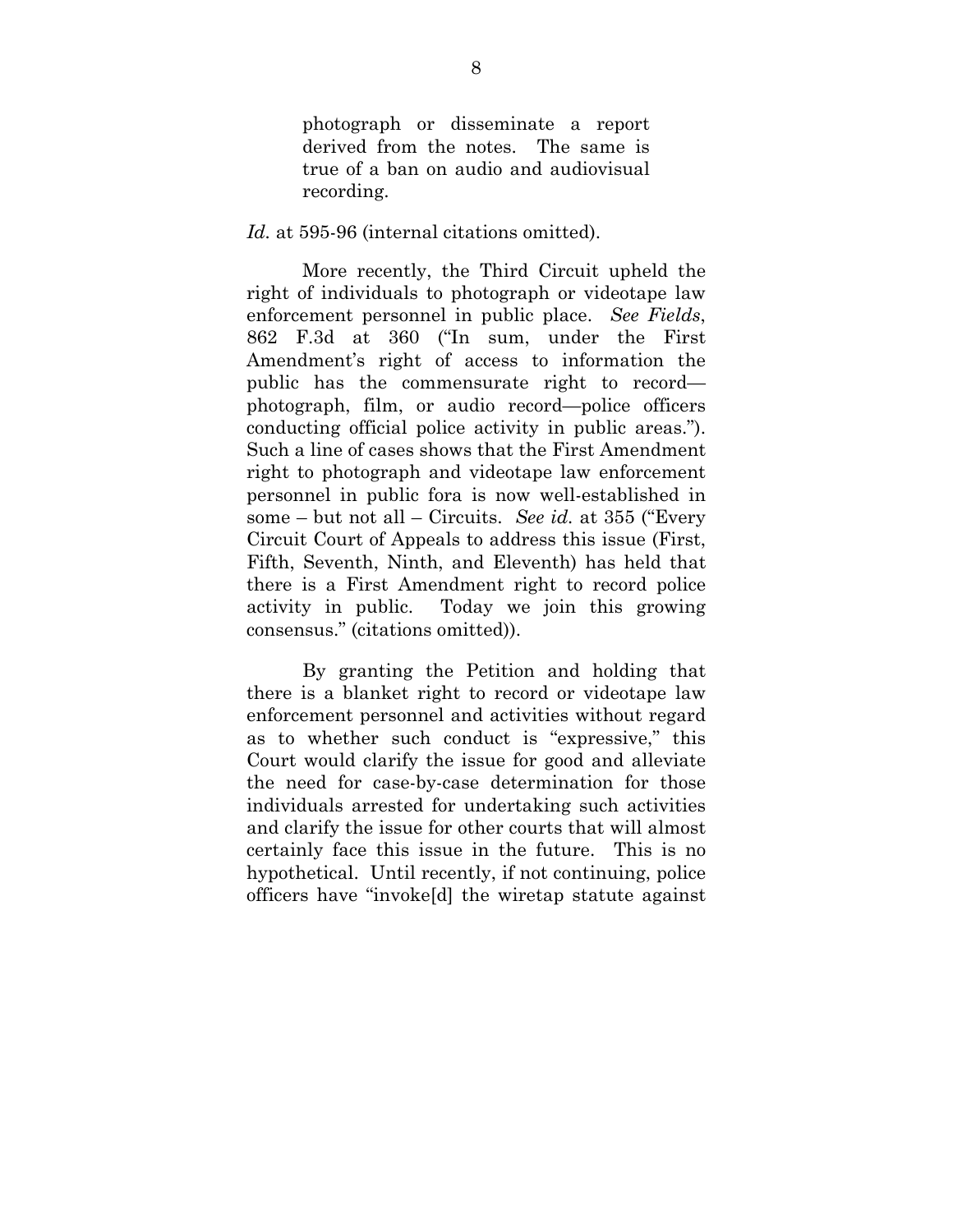those who antagonize them by recording them." Kreimer, *Pervasive Image Capture and the First Amendment*, 159 U. Penn. L. Rev. at 359 n.79 (collecting cases from Pennsylvania).

It is likely that the opposition to photography and videotaping activities stems from the fact that "many would prefer to be in a position to shape perceptions of their actions without competing digital records. Police officers often view private digital image capture as a challenge to their authority." *Id.* at 357. This, rather than purported safety concerns associated with being recorded, has resulted in a "rich set of cases in which police have sought to prosecute critics or potential critics who capture their images. In these cases, police officers and other officials have enlisted both existing statutes and creative prosecutorial discretion in the struggle to constrain inconvenient image capture." *Id.* Indeed,

> [t]he typical police officer, plaintiff, or complainant in the image-capture cases canvassed above is not concerned with avoiding observation or preserving seclusion simplic liter. She is interested, rather, in assuring that evidence of dubious or potentially embarrassing actions is not credibly conveyed by the observer to a wider audience by transmission of the captured image. There are few cases on record of police officers arresting tourists who capture videos of polite official responses to inquiries for directions. Prohibitions on image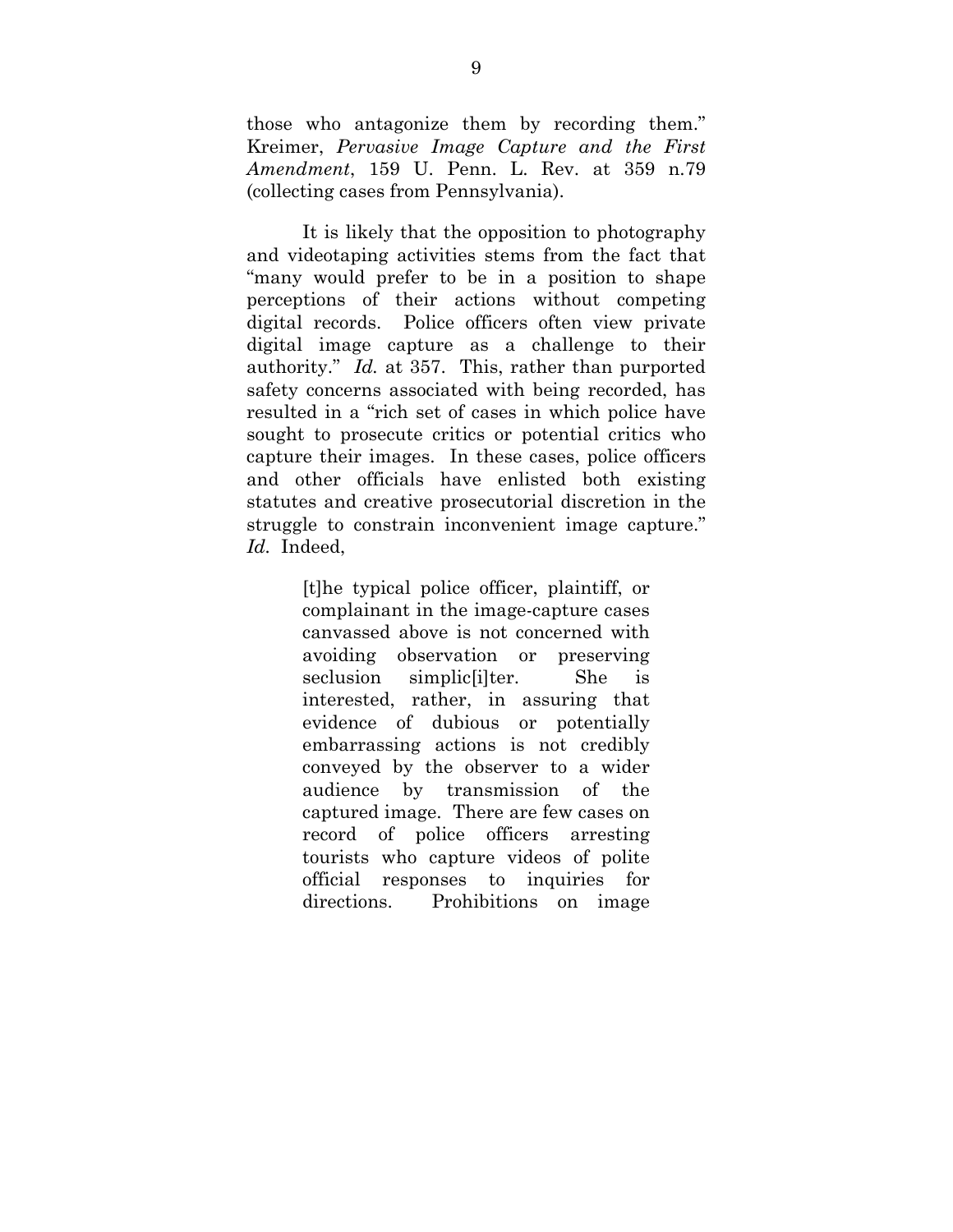capture are deployed to suppress inconvenient truths.

*Id.* at 383. Such conduct cannot be countenanced in a society in which "[t]he freedom of individuals verbally to oppose or challenge police action without thereby risking arrest is one of the principal characteristics by which we distinguish a free nation from a police state." *Hill*, 482 U.S. at 462-63. At a minimum, the First Amendment "demands some sacrifice of [police] efficiency . . . to the forces of private opposition." *Id.* at 463 n.12 (ellipsis in original).

**2. The Emergence of Citizen-Journalists and the Key Role They Play Demonstrates the Necessity of the Enshrinement of a First Amendment Right to Photograph and Videotape Law Enforcement Personnel in Public Fora** 

Today, as demonstrated in this case, citizens armed with smartphones are increasingly performing the watchdog functions associated with the traditional news press. This is surpassingly important because "[s]erendipitous amateur image capture can fill some of the lacunae left by the decimation of salaried news staffs." Kreimer, *Pervasive Image Capture and the First Amendment*, 159 U. Penn. L. Rev. at 350. As demonstrated below, now such image capture and recordings are more often responsible for bringing to light events that otherwise would go unnoticed or unreported. *See Fed. Commc'ns Comm'n v. CBS Corp.*, 567 U.S. 953, 953 (2012) (Roberts, C.J., concurring) ("As every schoolchild knows, a picture is worth a thousand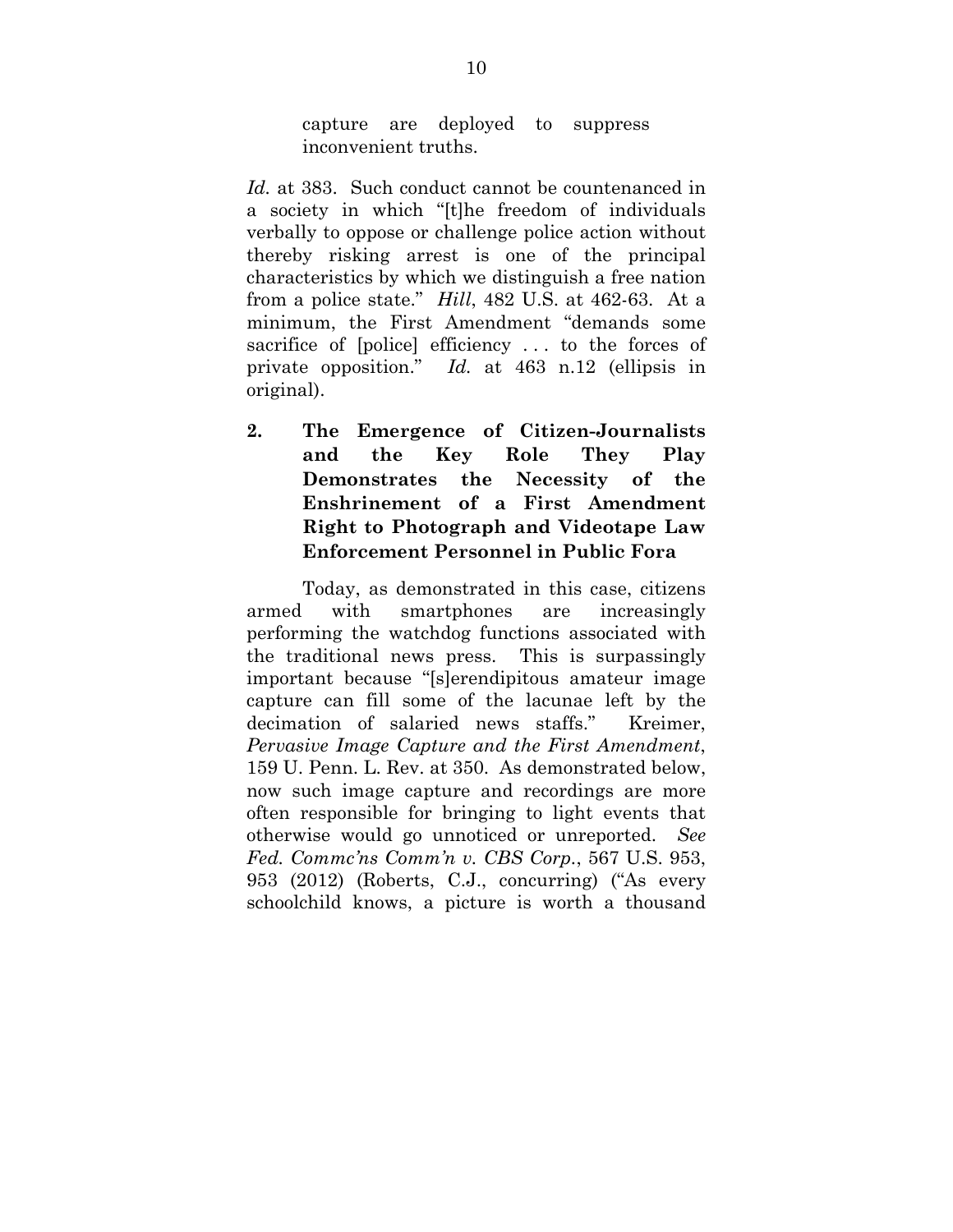words."). As such, protecting the right to photograph and videotape interactions between law enforcement personnel and individuals must be enshrined.

This is particularly important because, as Professor Richardson observes, "courts repeatedly defer to the judgments of all officers, with no inquiry into the particular officer's training, experience, and skill." L. Song Richardson, *Police Efficiency and the Fourth Amendment*, 87 Ind. L.J. 1143, 1155 (2012). Accordingly, cameras have become an effective tool for ordinary citizens to protect against and expose police abuses. Unfortunately, it has taken several recent events to demonstrate the importance of the citizen-journalist – whether or not he or she intended to be one – in shedding light on police killings of minorities. For example, in December 2014, a black man, Eric Garner, was killed by a chokehold from a police officer. While the grand jury did not indict the police officer, the killing, which was recorded by a private citizen, Ramsey Orta, served to draw mass attention to the interactions between law enforcement personnel and minorities. *See* J. David Goodman & Al Baker, *New York Officer Facing No Charges in Chokehold Case*, N.Y. Times, Dec. 4, 2014, at A1.

Similarly, in connection with the Walter Scott killing in North Charleston, South Carolina on April 4, 2015, the police officer implicated stated that he feared for his life after Mr. Scott had disarmed him. The video recording by Feidin Santana, an individual who happened to be walking by at the time, shows an unarmed Mr. Scott running away before being shot eight times. The footage also shows the officer placing an object (possibly a stun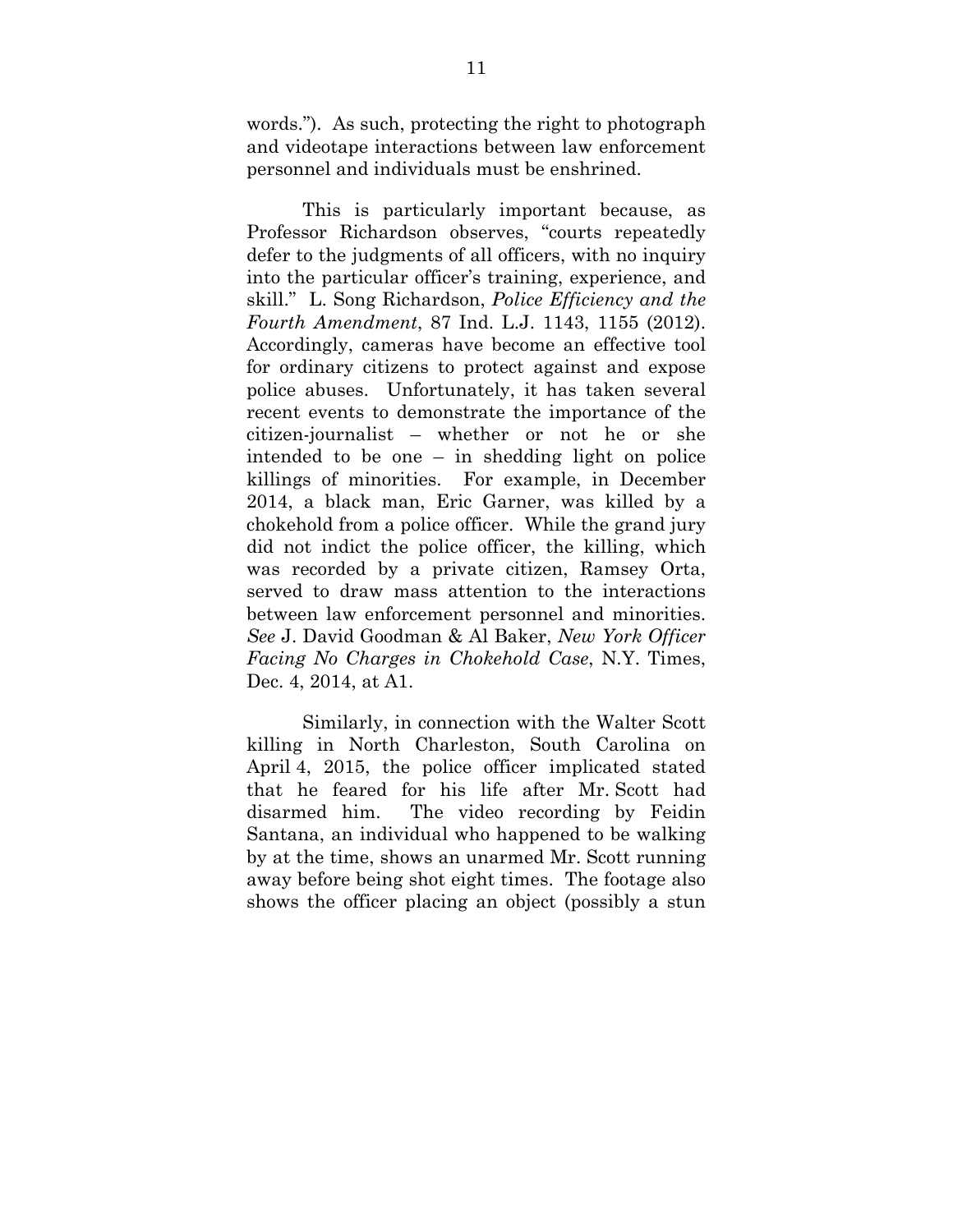gun) near the body of Mr. Scott. As one report stated, Mr. Santana's video "opened the eyes of millions of Americans who previously doubted that a police officer would be capable of shooting anyone who didn't truly deserve it. It takes away their certainty (until the next unrecorded shooting) that it is always the victim's fault." Tony Norman, *Video for Once Allows Police No Excuses*, Pittsburgh Post-Gazette, Apr. 10, 2015, at A-2. As the Court is no doubt aware, these are sadly not isolated instances. Accordingly, "because the police have traditionally been the ones with control over official narratives about police conduct in court and in the news, the ability to counter those narratives with stories backed up by video has transformed the nature of both public opinion and court testimony." Jocelyn Simonson, *Beyond Body Cameras: Defending a Robust Right to Record the Police*, 104 Geo. L.J. 1559, 1571 (2016).

And, of course, the citizen-captured video of George Floyd's brutal arrest by Minneapolis police officers graphically depicted the needless violence inflicted on minority communities by law enforcement, sparking nationwide protests and what has been described as the largest movement in the country's history. *See* Larry Buchanan et al., *Black Lives Matter May Be the Largest Movement in U.S. History*, N.Y. Times (July 3, 2020), https://www.nytimes.com/interactive/2020/07/03/us/g eorge-floyd-protests-crowd-size.html.

Absent a holding that there is an unequivocal First Amendment right to photograph and videotape law enforcement, many citizen-journalists' activities will be subject to chilling effects, at least in those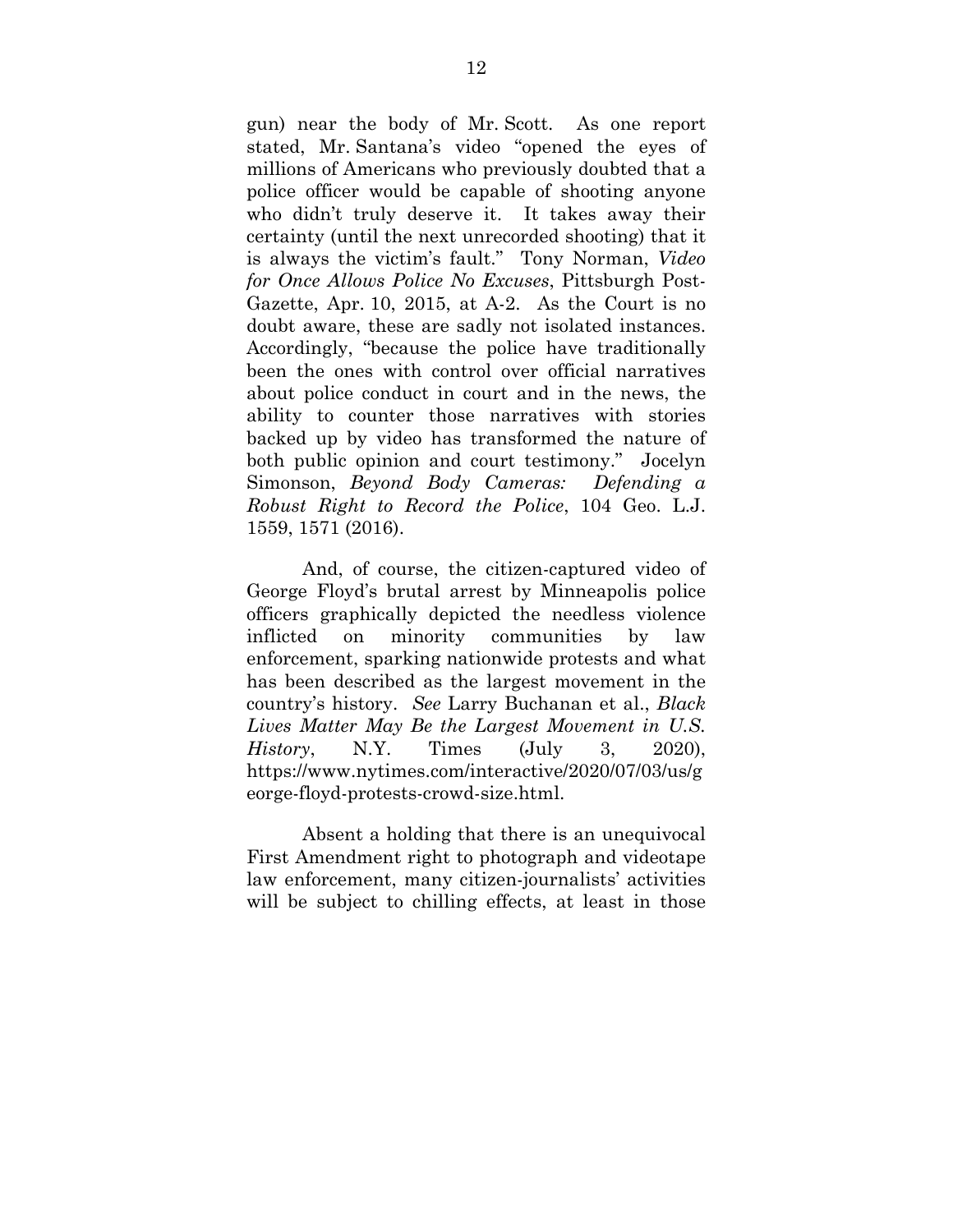Circuits that have not expressly recognized that right. Likewise, failing to hold such a right exists would rely on an outdated notion of what constitutes the press and, perhaps more concerning, who is entitled to First Amendment protections. Over forty years ago, this Court recognized that "liberty of the press is the right of the lonely pamphleteer who uses carbon paper or a mimeograph just as much as of the large metropolitan publisher who utilizes the latest photocomposition methods." *Branzburg*, 408 U.S. at 704. More recently, the Ninth Circuit recognized that "[t]he protections of the First Amendment do not turn on whether the [party] was a trained journalist, formally affiliated with traditional news entities, engaged in conflict-of-interest disclosure, went beyond just assembling others' writings, or tried to get both sides of a story." *Obsidian Fin. Grp., LLC v. Cox*, 740 F.3d 1284, 1291 (9th Cir. 2014). It pointed out that "a First Amendment distinction between the institutional press and other speakers is unworkable: 'With the advent of the Internet and the decline of print and broadcast media . . . the line between the media and others who wish to comment on political and social issues becomes far more blurred.'" *Id.* (alteration in original) (quoting *Citizens United v. Fed. Election Comm'n*, 558 U.S. 310, 352 (2010)). As one court wrote in recognizing the constitutional rights of citizens to record police in public, developments in technology "make clear why the news-gathering protections of the First Amendment cannot turn on professional credentials or status." *Glik*, 655 F.3d at 84.

Absent a holding from this Court, individuals in various Circuits that have not recognized the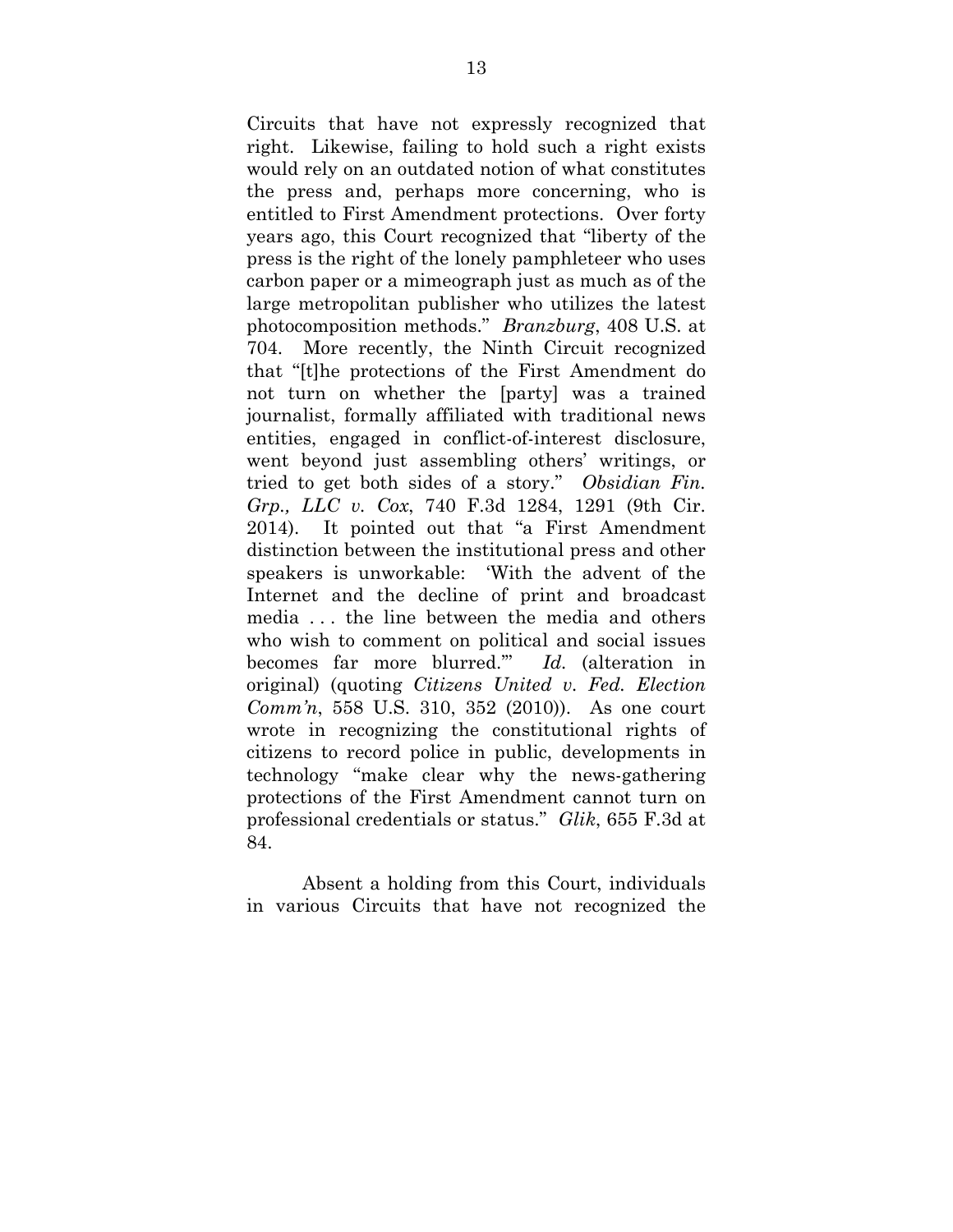right may be dissuaded from taking actions to capture future instances of citizen-police interaction. Such concerns are by no means hypothetical. Mr. Santana moved out of the North Charleston area and stated that "[o]ne of my concerns before giving the video to the family was retaliation from the police department." Josh Sanburn, *The Witness*, Time, http://time.com/ramsey-orta-eric-garner-video/. The implications of a case-by-case analysis of whether the photographing or videotaping of law enforcement personnel is sufficiently "expressive" through trial will cause citizens to self-censor the subjects they would otherwise photograph or videotape when faced with the possibility of arrest and jail.

Moreover, any holding that a right to photograph or videotape law enforcement will have a minimal burden on law enforcement personnel – perhaps only a tangential one no different from the daily inconveniences they are expected to tolerate and under which their colleagues in Circuits that have recognized the right already operate. Additionally, the "threat" of being recorded, along with the ubiquity of video-recording devices, could be expected to make law enforcement officials think twice before using disproportionate force and, perhaps, reduce the number of deaths that could and should have been avoided*. See Garcia v. Montgomery Cnty.*, 145 F. Supp. 3d 492, 507 (D. Md. 2015) ("[R]ecording police activity enables citizens to 'keep them honest,' an undertaking protected by the First Amendment."). Indeed, "[c]aptured images need not be conveyed to others to have a salutary effect. Just as public surveillance cameras are said to reduce crime, the prospect of private image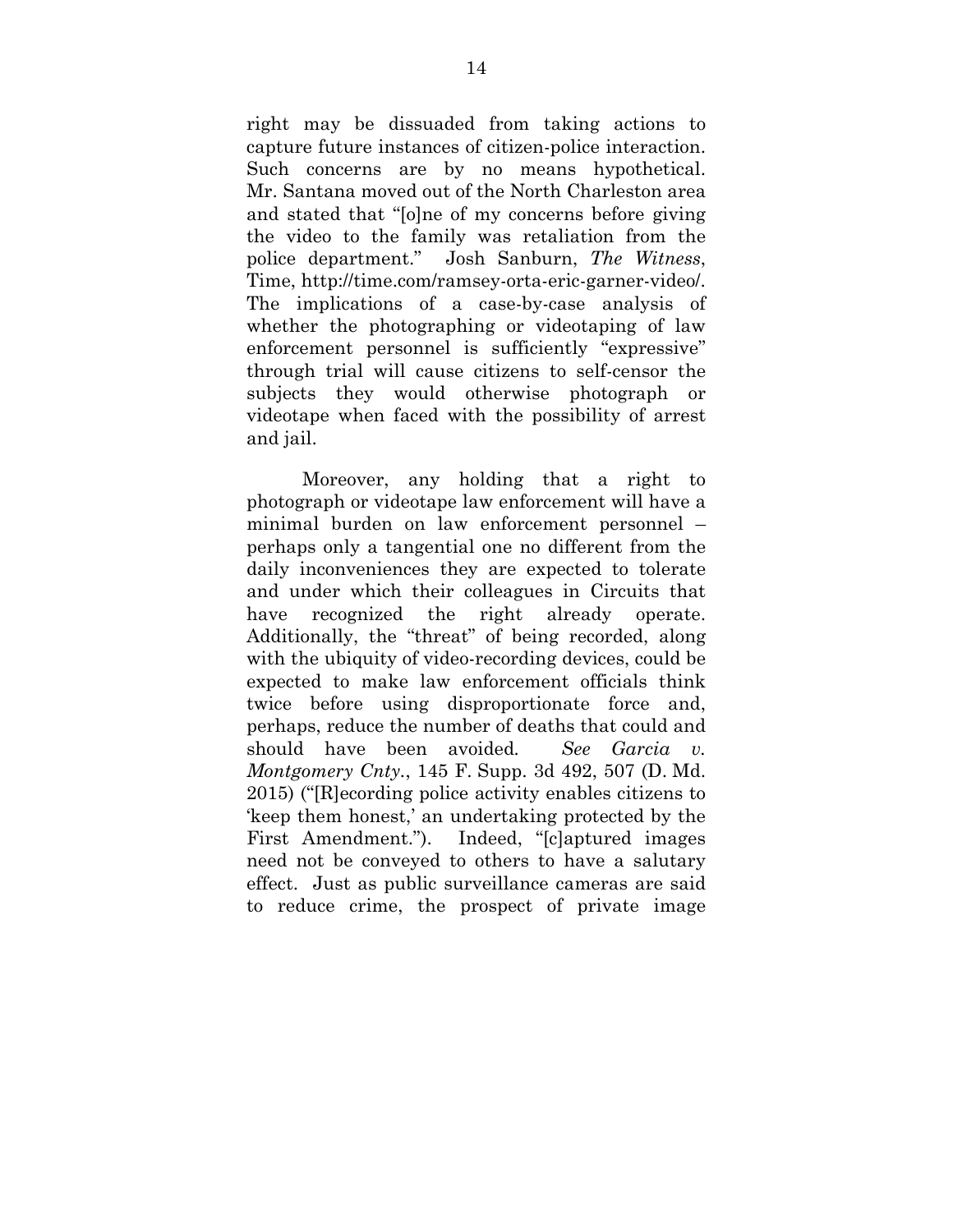capture provides a deterrent to official actions that would evoke liability or condemnation." Kreimer, *Pervasive Image Capture and the First Amendment*, 159 U. Penn. L. Rev. at 347. In sum, as the Third Circuit noted:

> We ask much of our police. They can be our shelter from the storm. Yet officers are public officials carrying out public functions, and the First Amendment requires them to bear bystanders recording their actions. This is vital to promote the access that fosters free discussion of governmental actions, especially when that discussion benefits not only citizens but the officers themselves.

*Fields*, 862 F.3d at 362. This Court should grant the Petition and make clear that the public has the right to photograph or videotape law enforcement personnel and activities in public fora.

#### **CONCLUSION**

For the foregoing reasons, and those described by the Petitioner, the Court should grant the Petition.